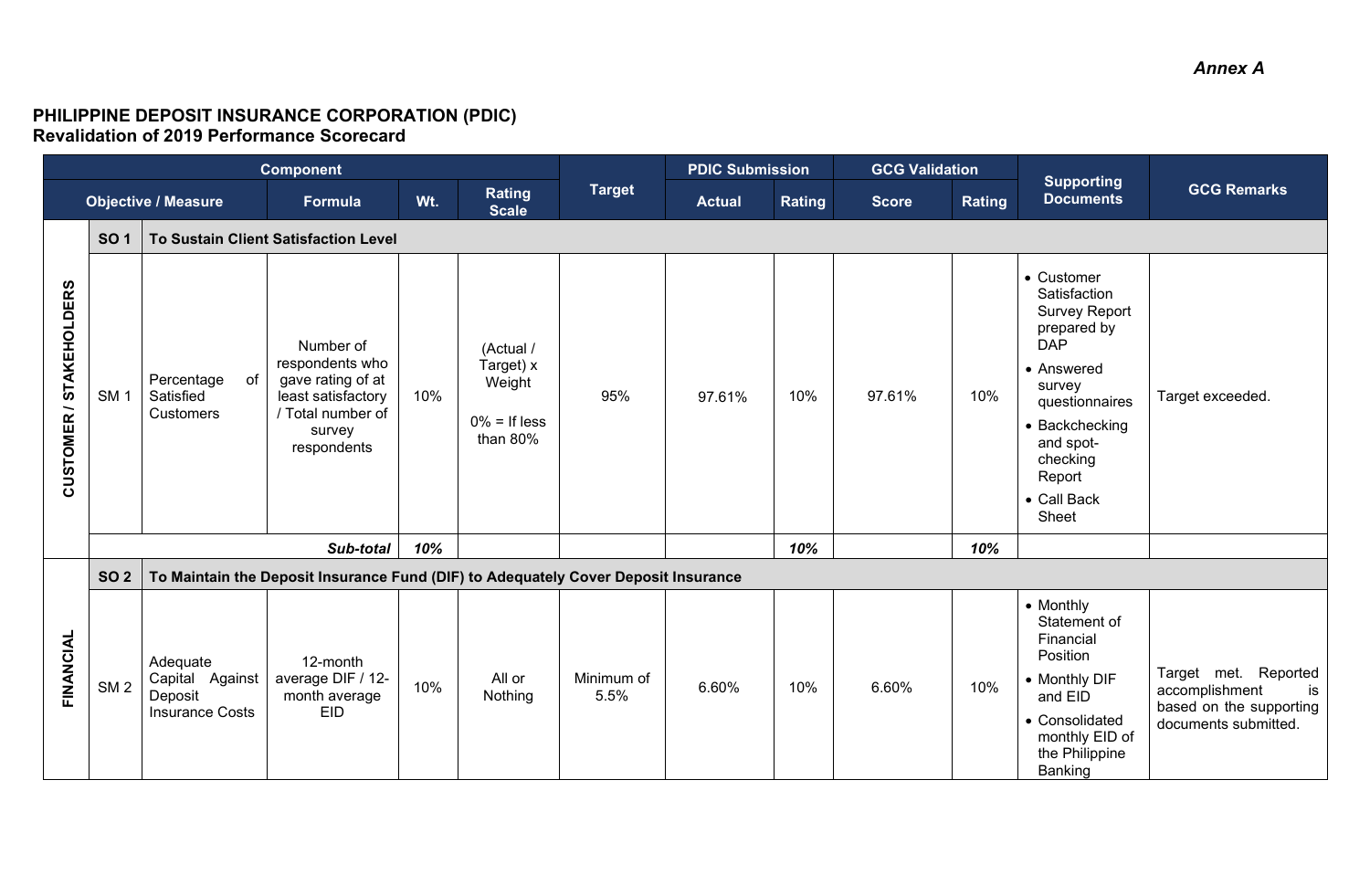PDIC |Page **2 of 7**

<span id="page-1-0"></span>Revalidation of 2019 Performance Scorecard

| <b>Component</b> |                 |                                                                                                                                                                                                 |                                                                                                                                                                                   |     |                                                                   |                                                                                  | <b>PDIC Submission</b> |        | <b>GCG Validation</b> |        |                                                                                                                                                                                                                                                                                                                                                             |                                                                                                                                                   |
|------------------|-----------------|-------------------------------------------------------------------------------------------------------------------------------------------------------------------------------------------------|-----------------------------------------------------------------------------------------------------------------------------------------------------------------------------------|-----|-------------------------------------------------------------------|----------------------------------------------------------------------------------|------------------------|--------|-----------------------|--------|-------------------------------------------------------------------------------------------------------------------------------------------------------------------------------------------------------------------------------------------------------------------------------------------------------------------------------------------------------------|---------------------------------------------------------------------------------------------------------------------------------------------------|
|                  |                 | <b>Objective / Measure</b>                                                                                                                                                                      | <b>Formula</b>                                                                                                                                                                    | Wt. | <b>Rating</b><br><b>Scale</b>                                     | <b>Target</b>                                                                    | <b>Actual</b>          | Rating | <b>Score</b>          | Rating | <b>Supporting</b><br><b>Documents</b>                                                                                                                                                                                                                                                                                                                       | <b>GCG Remarks</b>                                                                                                                                |
|                  |                 |                                                                                                                                                                                                 |                                                                                                                                                                                   |     |                                                                   |                                                                                  |                        |        |                       |        | System by<br>deposit size                                                                                                                                                                                                                                                                                                                                   |                                                                                                                                                   |
|                  |                 |                                                                                                                                                                                                 |                                                                                                                                                                                   |     |                                                                   |                                                                                  |                        |        |                       |        | • COA Audited<br>Report                                                                                                                                                                                                                                                                                                                                     |                                                                                                                                                   |
|                  |                 |                                                                                                                                                                                                 | Sub-total                                                                                                                                                                         | 10% |                                                                   |                                                                                  |                        | 10%    |                       | 10%    |                                                                                                                                                                                                                                                                                                                                                             |                                                                                                                                                   |
|                  | SO <sub>3</sub> |                                                                                                                                                                                                 | To Settle Valid Deposit Insurance Claims Promptly                                                                                                                                 |     |                                                                   |                                                                                  |                        |        |                       |        |                                                                                                                                                                                                                                                                                                                                                             |                                                                                                                                                   |
| INTERNAL PROCESS | SM <sub>3</sub> | Settlement<br>of<br>Valid Deposits<br>Promptly within<br>Turn-around<br>Time (TAT) - For<br>with<br>Accounts<br>Less than<br>or<br>to<br>Equal<br>P <sub>100,000</sub><br>Balances <sup>1</sup> | Number of valid<br>deposits paid<br>within TAT / Total<br>number of valid<br>deposits for<br>Accounts with<br>Less than or<br>Equal to<br>P <sub>100,000</sub><br><b>Balances</b> | 15% | (Actual /<br>Target) x<br>Weight<br>$0\% =$ If less<br>than $95%$ | 100% of<br>claims<br>processed<br>within the<br>applicable<br>processing<br>time | 100%                   | 15%    | 100%                  | 15%    | • Internal Audit<br>validation<br>report<br>• Sample<br>documents<br>showing the<br>date of<br>takeover and<br>receiving<br>copies of<br>dispatch of<br>checks from the<br>Philippine<br>Postal Corp.<br>$\bullet$ Letter<br>transmittal<br>informing the<br>closed banks of<br>their takeover.<br>• Notices to the<br>depositors of<br>the closed<br>banks | 49,898<br>Target<br>met.<br>accounts of the 9 closed<br>banks deemed valid for<br>payment by PDIC were<br>processed within the<br>prescribed TAT. |

 $^{\rm 1}$  Banks with 1 to 3,000 number of accounts – within 7 WDs; Banks with 3,001 to 10,000 number of accounts – within 10 WDs; Banks with 10,001 to 25,000 number of accounts – within 15 WDs; Banks with more than 25,000 number of accounts – within 22 WDs.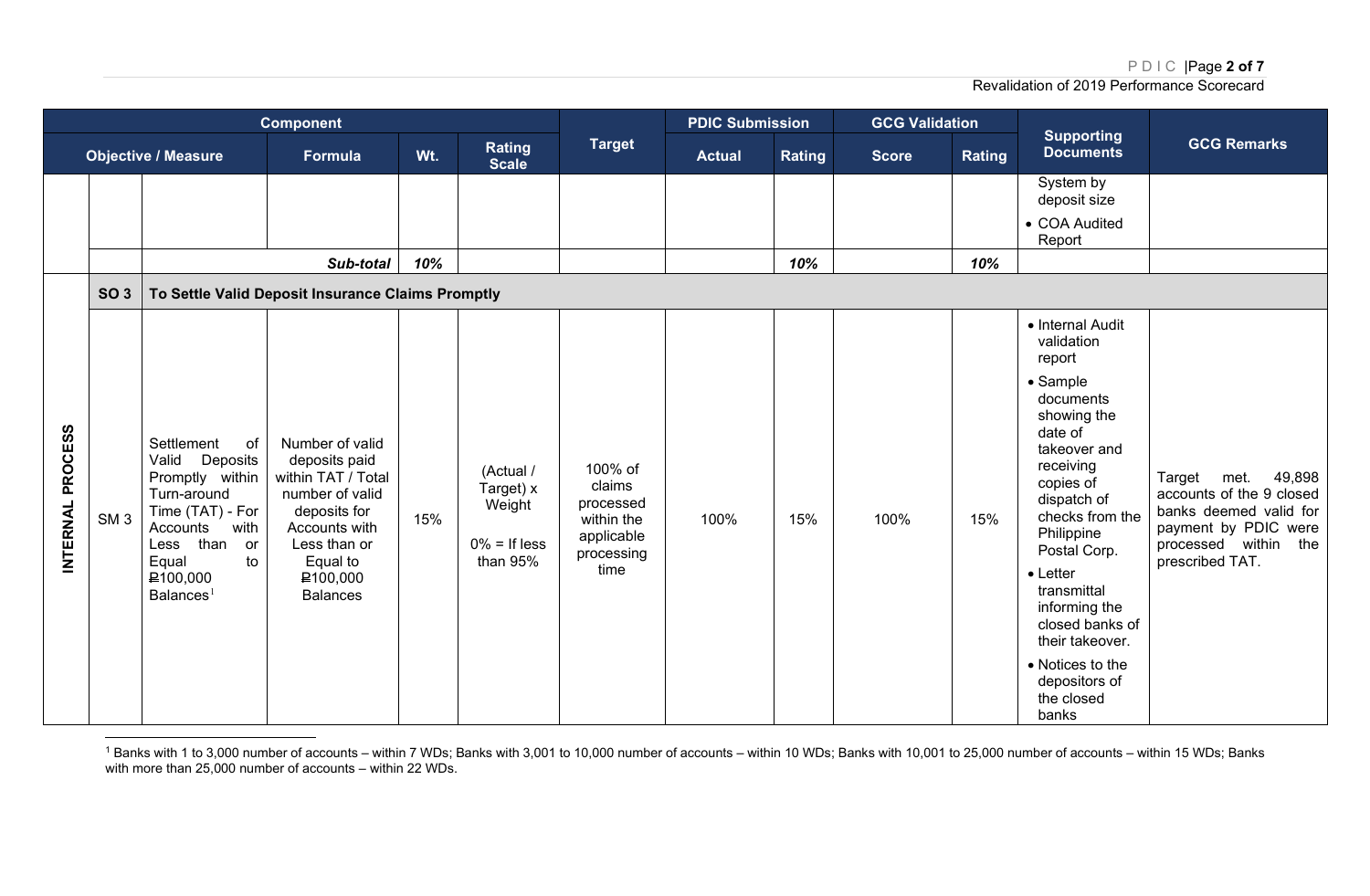<span id="page-2-0"></span>PDIC |Page **3 of 7**

| <b>Component</b> |                 |                                                                                                                                                                                                                                          |                                                                                            |     |                                                                 |                                                                                  | <b>PDIC Submission</b> |               | <b>GCG Validation</b> |        |                                                                                                                                                                                                                                                                                                                                         |                                                                                                                                                  |
|------------------|-----------------|------------------------------------------------------------------------------------------------------------------------------------------------------------------------------------------------------------------------------------------|--------------------------------------------------------------------------------------------|-----|-----------------------------------------------------------------|----------------------------------------------------------------------------------|------------------------|---------------|-----------------------|--------|-----------------------------------------------------------------------------------------------------------------------------------------------------------------------------------------------------------------------------------------------------------------------------------------------------------------------------------------|--------------------------------------------------------------------------------------------------------------------------------------------------|
|                  |                 | <b>Objective / Measure</b>                                                                                                                                                                                                               | Formula                                                                                    | Wt. | Rating<br><b>Scale</b>                                          | <b>Target</b>                                                                    | <b>Actual</b>          | <b>Rating</b> | <b>Score</b>          | Rating | <b>Supporting</b><br><b>Documents</b>                                                                                                                                                                                                                                                                                                   | <b>GCG Remarks</b>                                                                                                                               |
|                  |                 |                                                                                                                                                                                                                                          |                                                                                            |     |                                                                 |                                                                                  |                        |               |                       |        | • Copy of TRO<br>dated 25<br>November<br>2019<br>• Copy of PDIC<br>Memorandum<br>dated 6<br>February 2019                                                                                                                                                                                                                               |                                                                                                                                                  |
|                  | SM <sub>4</sub> | Settlement<br>of<br>Valid<br>Claims<br>Promptly within<br>Turn-around<br>Time (TAT): -<br>Accounts<br>For<br>with More than<br>P100,000<br>of<br>Balances,<br><b>Business</b><br>Entitles<br>or<br>with<br>Matched<br>Loans <sup>2</sup> | Number of valid<br>claims settled<br>within TAT / Total<br>number of valid<br>claims filed | 15% | (Actual /<br>Target) x<br>Weight<br>$0\% =$ If less<br>than 95% | 100% of<br>claims<br>processed<br>within the<br>applicable<br>processing<br>time | 100%                   | 15%           | 100%                  | 15%    | • Internal Audit<br>validation<br>report<br>• Terminal report<br>for each of the<br>bank closures<br>$\bullet$ Letter<br>transmittal<br>informing the<br>closed banks of<br>their takeover<br>• Notices to the<br>depositors of<br>the closed<br>banks<br>• Copy of TRO<br>dated 25<br>November<br>2019<br>• Copy of PDIC<br>Memorandum | Target met. 6,152 valid<br>deposits of the 9 closed<br>banks deemed valid for<br>payment by PDIC were<br>processed within the<br>prescribed TAT. |

 $^2$  Banks with 1 to 3,000 number of accounts – within 12 WDs; Banks with 3,001 to 10,000 number of accounts – within 15 WDs; Banks with 10,001 to 25,000 number of accounts – within 25 WDs; Banks with more than 25,000 number of accounts – within 42 WDs.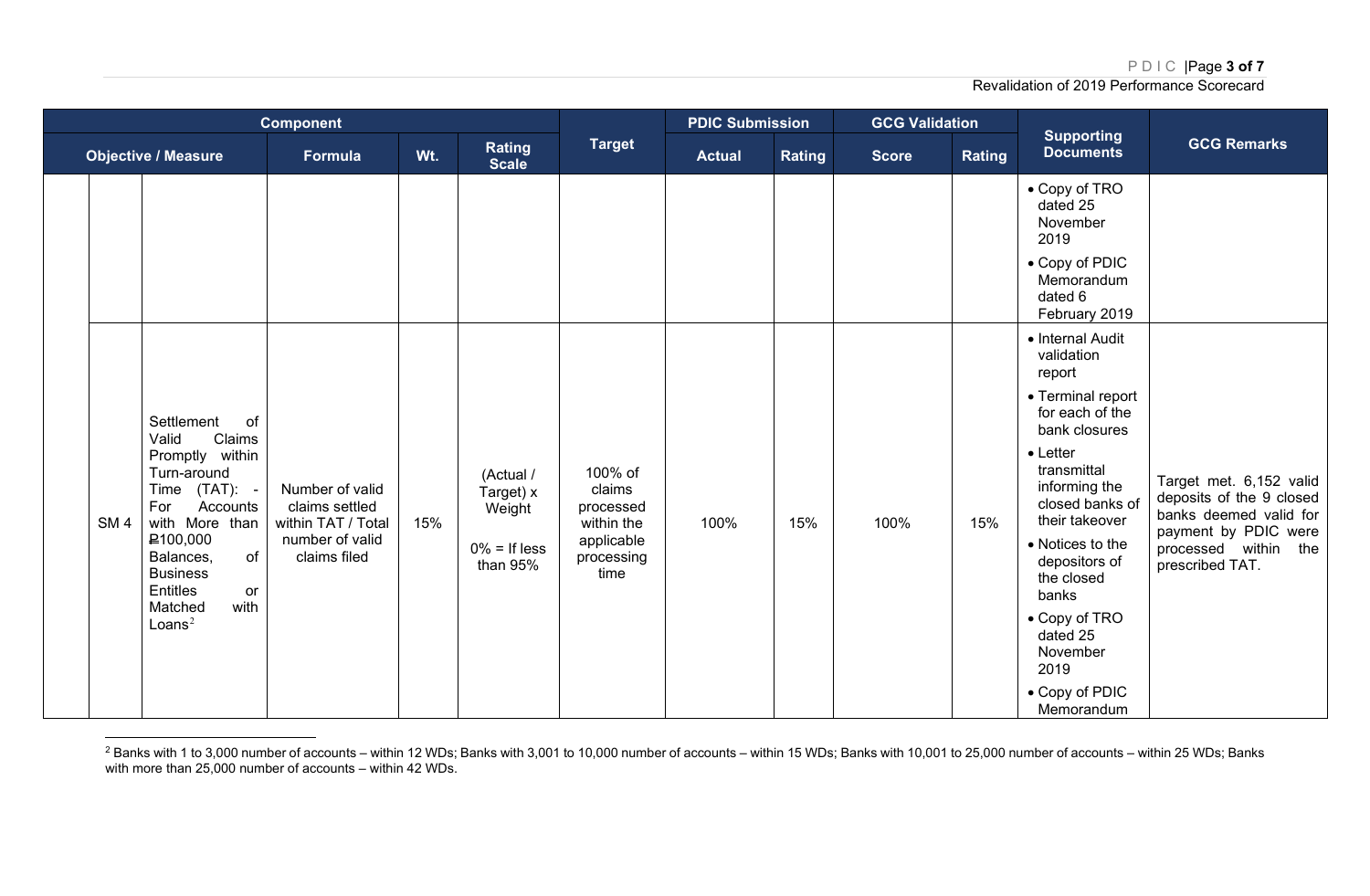PDIC |Page **4 of 7**

|                 |                                                                                                                                                                                                   | <b>Component</b>                                                                                       |     |                                                           |                                                            | <b>PDIC Submission</b>                 |               | <b>GCG Validation</b> |               | <b>Supporting</b>                                                                                                                                                                                        |                                                                                                         |  |  |
|-----------------|---------------------------------------------------------------------------------------------------------------------------------------------------------------------------------------------------|--------------------------------------------------------------------------------------------------------|-----|-----------------------------------------------------------|------------------------------------------------------------|----------------------------------------|---------------|-----------------------|---------------|----------------------------------------------------------------------------------------------------------------------------------------------------------------------------------------------------------|---------------------------------------------------------------------------------------------------------|--|--|
|                 | <b>Objective / Measure</b>                                                                                                                                                                        | Formula                                                                                                | Wt. | Rating<br><b>Scale</b>                                    | <b>Target</b>                                              | <b>Actual</b>                          | <b>Rating</b> | <b>Score</b>          | <b>Rating</b> | <b>Documents</b>                                                                                                                                                                                         | <b>GCG Remarks</b>                                                                                      |  |  |
|                 |                                                                                                                                                                                                   |                                                                                                        |     |                                                           |                                                            |                                        |               |                       |               | dated 6<br>February 2019                                                                                                                                                                                 |                                                                                                         |  |  |
| <b>SO4</b>      | To Immediately Distribute Assets to Creditors and Terminate Liquidation of Closed Banks                                                                                                           |                                                                                                        |     |                                                           |                                                            |                                        |               |                       |               |                                                                                                                                                                                                          |                                                                                                         |  |  |
| SM <sub>5</sub> | Number of Asset<br><b>Distribution Plan</b><br>(ADP) Filed with<br>the Liquidation<br>Court                                                                                                       | Absolute number                                                                                        | 20% | (Actual/<br>Target) x<br>Weight<br>$0\% = If$<br>below 33 | 40                                                         | 34 ADPs filed                          | 17%           | 34 ADPs filed         | 17%           | • List of closed<br>banks<br>• Motion for<br>Approval of<br><b>Full/Partial</b><br>Project of<br>Distribution to<br><b>RTCs</b><br>indicating<br>registry receipt<br>date.                               | Reported<br>accomplishment<br>is<br>acceptable.                                                         |  |  |
| <b>SO 5</b>     |                                                                                                                                                                                                   | To Protect the Deposit Insurance Fund from Illegal Schemes and Machinations                            |     |                                                           |                                                            |                                        |               |                       |               |                                                                                                                                                                                                          |                                                                                                         |  |  |
| SM <sub>6</sub> | Percentage<br>of<br>Filed<br>Cases<br>Erring<br>Against<br>Officials<br>Bank<br>from Approval of<br>the Appropriate<br>Approving<br>Authority (AAA)<br>Turn-<br>within<br>Time<br>around<br>(TAT) | Number of cases<br>filed within 25<br><b>Working Days</b><br>(WDs) / Total<br>number of cases<br>filed | 10% | All or<br>Nothing                                         | 100% of<br>cases filed<br>within the<br>applicable<br>time | 100%<br>(1 case filed<br>within 10 WD) | 10%           | 100%                  | 10%           | • Secretary's<br>Certificate<br>confirming the<br>adoption of<br>2019-08-113<br>• Duly received<br><b>NPS</b><br>Investigation<br>Forms for the<br>filing of cases<br>to the<br>Department of<br>Justice | Reported<br>accomplishment<br>is<br>acceptable. 1 case was<br>filed<br>within<br>the<br>prescribed TAT. |  |  |
|                 | Sub-total                                                                                                                                                                                         |                                                                                                        | 60% |                                                           |                                                            |                                        | 57%           |                       | 57%           |                                                                                                                                                                                                          |                                                                                                         |  |  |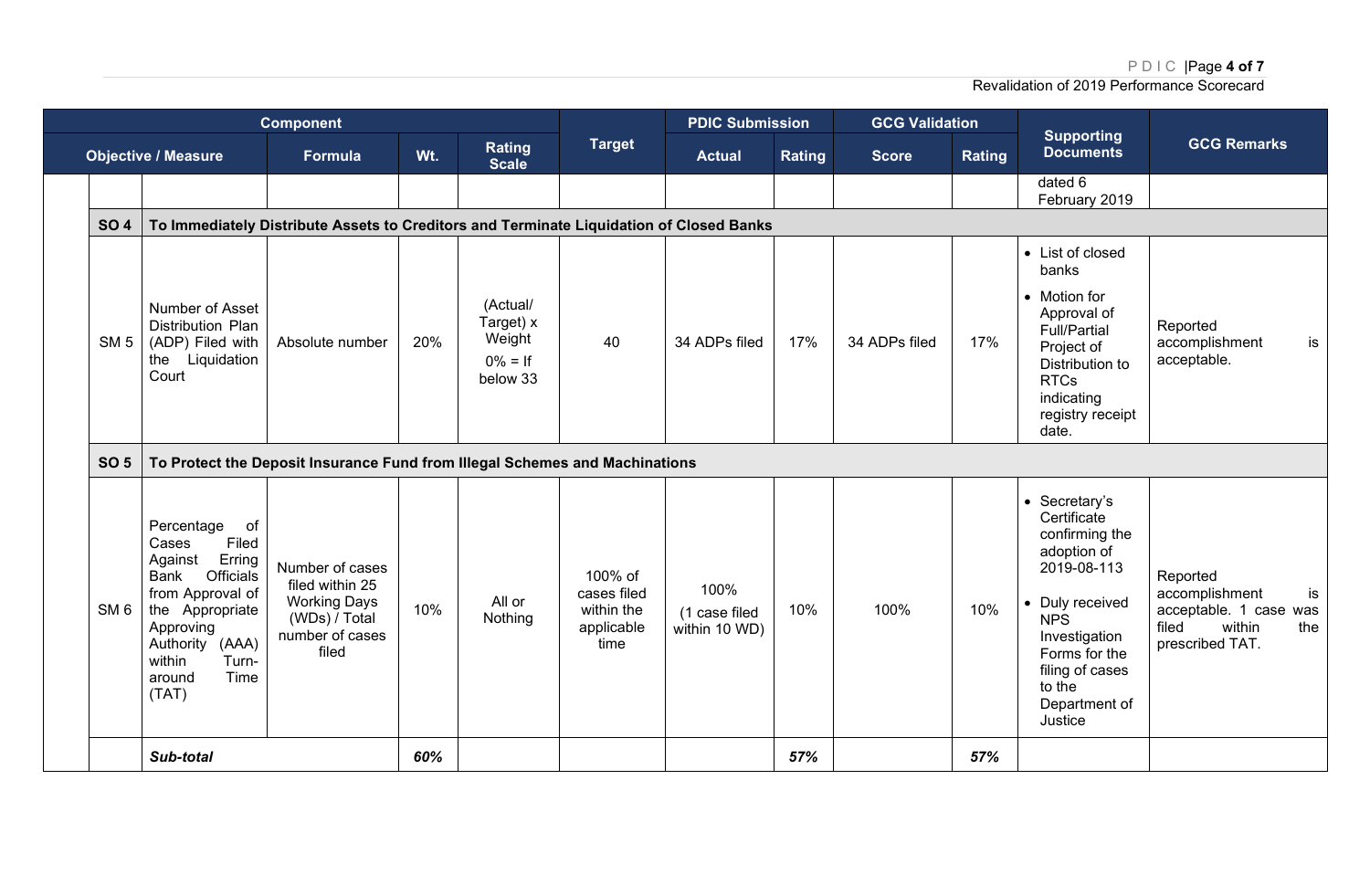PDIC |Page **5 of 7**

| <b>Component</b>    |                 |                                                                      |                                                                                                                                                                                                    |     |                                |                                                                                                                                            | <b>PDIC Submission</b>                                                                                                                                                                 |        | <b>GCG Validation</b>                                                              |        | <b>Supporting</b>                                                                                                                               |                                                                                                                                                                                                                                                                                                                                                                                                                                                                          |  |
|---------------------|-----------------|----------------------------------------------------------------------|----------------------------------------------------------------------------------------------------------------------------------------------------------------------------------------------------|-----|--------------------------------|--------------------------------------------------------------------------------------------------------------------------------------------|----------------------------------------------------------------------------------------------------------------------------------------------------------------------------------------|--------|------------------------------------------------------------------------------------|--------|-------------------------------------------------------------------------------------------------------------------------------------------------|--------------------------------------------------------------------------------------------------------------------------------------------------------------------------------------------------------------------------------------------------------------------------------------------------------------------------------------------------------------------------------------------------------------------------------------------------------------------------|--|
|                     |                 | <b>Objective / Measure</b>                                           | <b>Formula</b>                                                                                                                                                                                     | Wt. | Rating<br><b>Scale</b>         | <b>Target</b>                                                                                                                              | <b>Actual</b>                                                                                                                                                                          | Rating | <b>Score</b>                                                                       | Rating | <b>Documents</b>                                                                                                                                | <b>GCG Remarks</b>                                                                                                                                                                                                                                                                                                                                                                                                                                                       |  |
|                     | <b>SO 6</b>     |                                                                      | To Continuously Develop a Committed and Competent Workforce to Deliver Responsive Public Service                                                                                                   |     |                                |                                                                                                                                            |                                                                                                                                                                                        |        |                                                                                    |        |                                                                                                                                                 |                                                                                                                                                                                                                                                                                                                                                                                                                                                                          |  |
|                     |                 |                                                                      | Number of<br><b>Employees with</b><br>Complete<br>Competency<br>Assessment / Total<br>Number of<br>Employees                                                                                       | 5%  |                                | Complete<br>competency<br>assessment<br>for remaining<br>employees to<br>determine the<br>competency<br>baseline of<br>the<br>organization | 79% or 201<br>employees<br>completed the<br>assess-ment<br>out of the<br>target 256                                                                                                    |        | 79% or<br>201 employees<br>completed the<br>assessment out<br>of the target<br>256 | 3.93%  | • Report on the<br>2019<br>Competency<br>Assessment                                                                                             | Request<br><u>for</u><br>$\overline{is}$<br>reconsideration<br>ACCEPTED.                                                                                                                                                                                                                                                                                                                                                                                                 |  |
| <b>STAKEHOLDERS</b> | SM <sub>7</sub> | of<br>Percentage<br>Employees<br>Meeting<br>Required<br>Competencies | Where: $a =$<br>Competen-<br>cy required, $A =$<br>Total number of<br>competen-<br>cies required of<br>position, $b =$<br>Personnel<br>profiled, $B = Total$<br>number of<br>personnel<br>profiled | 5%  | Actual /<br>Target x<br>Weight | Improvement<br>in the<br>competency<br>baseline of<br>employees<br>assessed in<br>2018                                                     | 42% of<br>reasses-sed<br>employees<br>who attended<br>learning and<br>develop-ment<br>interven-tions<br>showed an<br>average<br>improve-ment<br>of 7% in their<br>compete-ncy<br>level | 10%    | Accomplishme<br>nt not<br>acceptable                                               | $0\%$  | Survey<br>• Database on<br>the<br>Competency<br>Assessment<br>Survey<br>• Sample<br>Training<br>Certificates<br>• Competency<br><b>Profiles</b> | Request<br>for<br>is<br>reconsideration<br><b>DENIED.</b><br>The<br>Governance<br>Commission<br>reiterates<br>that the PDIC should<br>have assessed all 273<br>employees<br>with<br>established competency<br>baseline in 2018 to<br>determine<br>the<br>the<br>improvement<br>in<br>competency baseline as<br>provided in the target.<br>Given that PDIC was<br>able to conduct<br>only<br>partial<br>competency<br>оf<br>its<br>assessment<br>2018,<br>in<br>employees |  |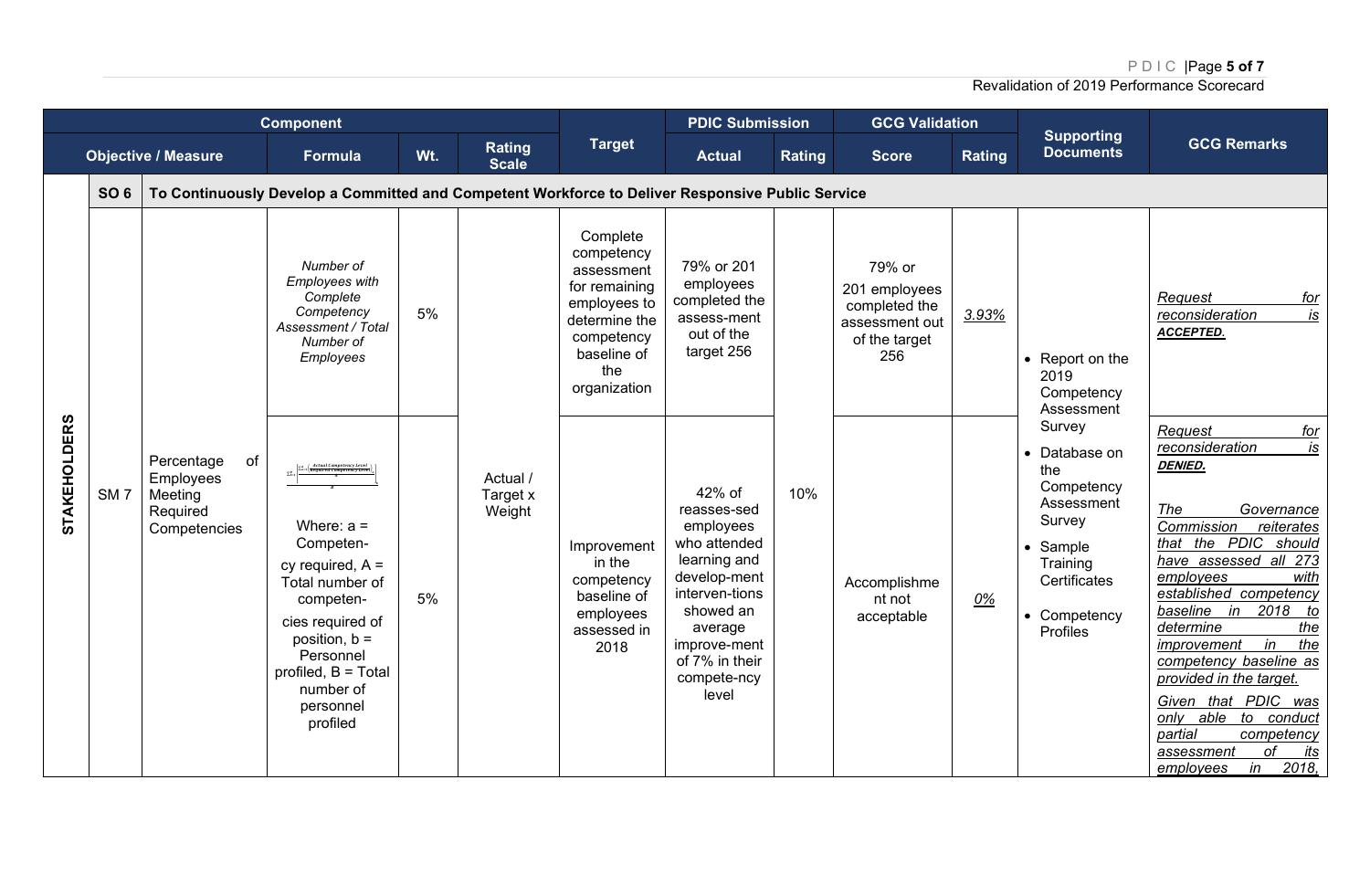## PDIC |Page **6 of 7**

| <b>Component</b> |                 |                            |                          |     |                               | <b>PDIC Submission</b>                                                                                                                                               |                                                                                                                                                                                | <b>GCG Validation</b> |                                                                                                                                                                                   |        |                                                                                                                                                                                |                                                                                                                                                                                                                                                                                                                                                                                                                                                                                                                                                                             |
|------------------|-----------------|----------------------------|--------------------------|-----|-------------------------------|----------------------------------------------------------------------------------------------------------------------------------------------------------------------|--------------------------------------------------------------------------------------------------------------------------------------------------------------------------------|-----------------------|-----------------------------------------------------------------------------------------------------------------------------------------------------------------------------------|--------|--------------------------------------------------------------------------------------------------------------------------------------------------------------------------------|-----------------------------------------------------------------------------------------------------------------------------------------------------------------------------------------------------------------------------------------------------------------------------------------------------------------------------------------------------------------------------------------------------------------------------------------------------------------------------------------------------------------------------------------------------------------------------|
|                  |                 | <b>Objective / Measure</b> | Formula                  | Wt. | <b>Rating</b><br><b>Scale</b> | <b>Target</b>                                                                                                                                                        | <b>Actual</b>                                                                                                                                                                  | <b>Rating</b>         | <b>Score</b>                                                                                                                                                                      | Rating | <b>Supporting</b><br><b>Documents</b>                                                                                                                                          | <b>GCG Remarks</b>                                                                                                                                                                                                                                                                                                                                                                                                                                                                                                                                                          |
|                  |                 |                            |                          |     |                               |                                                                                                                                                                      |                                                                                                                                                                                |                       |                                                                                                                                                                                   |        |                                                                                                                                                                                | covering portion of its<br>employees,<br>the<br>total<br>targets for the measure<br>aimed to address the<br>for<br>the<br>assessment<br>employees<br>remaining<br>that<br>and<br>ensure<br>employees<br>with<br>established competency<br>baseline<br>will<br>show<br>improvement.<br>Hence, as provided in<br>one of the targets, the<br>assessment is not limited<br>employees<br>with<br>to<br>identified<br>competency<br>gaps and/or those who<br>attended trainings but<br>should<br>include<br>all<br>employees with previous<br>competency<br>level<br>established. |
|                  | SM <sub>8</sub> | <b>ISO Certification</b>   | Actual<br>accomplishment | 10% | All or nothing                | <b>Maintain ISO</b><br>Certification<br>for<br>Assessment<br>of Member<br>Bank, Claims<br>Settlement<br>and Loans<br>Management<br>System<br>Attain<br>Certification | AMB and<br>CSO were<br>recertified<br>under ISO<br>9001:2015<br>last 1 July<br>2019 by<br><b>SOCOTEC</b><br>Certifica-tion<br>Phils., Inc.<br>LM passed<br>the 2 <sup>nd</sup> | 10%                   | Claims<br>Settlement<br>Operations<br>(CSO),<br>Assessment of<br>Member Banks<br>(AMB), Loans<br>Management<br>System (LMS),<br><b>Real Property</b><br>Disposal<br>Process (RPD) | 10%    | • ISO Certificate<br>from<br><b>SOCOTEC</b><br>Certification<br>Phils, Inc.<br>$\cdot$ ISO<br>Certificated<br>from TUV<br>Rheiland<br>• Audit Reports<br>from TUV<br>Rheinland | Acceptable.                                                                                                                                                                                                                                                                                                                                                                                                                                                                                                                                                                 |